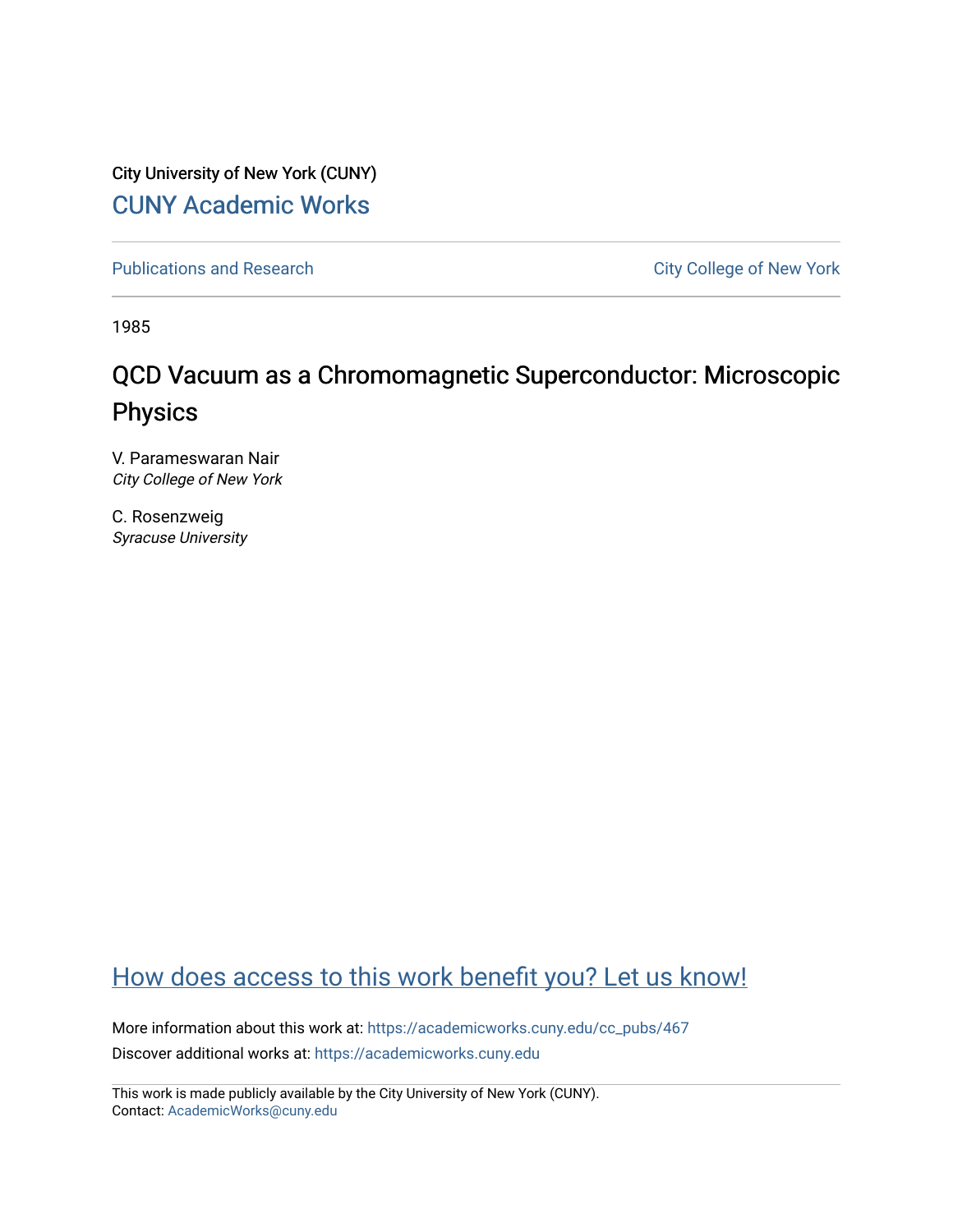### QCD vacuum as a chromomagnetic superconductor: Microscopic physics

#### V. P. Nair

The Institute for Advanced Study, Princeton, New Jersey 08540

#### C. Rosenzweig

Physics Department, Syracuse University, Syracuse, New York 13210 (Received 12 March 1984)

The compactness of the @CD gauge group leads to the existence of chromomagnetic monopole configurations. The interactions of these monopoles are studied using electric-magnetic duality as a guide. It is shown that the gluon-monopole interaction acquires an extra minus sign which tends to destabilize the monopole configurations. A model is presented which exploits this observation. We present a scenario where the monopoles condense, giving chromomagnetic superconductivity, via a first-order phase transition at a scale where the electric and magnetic charges are equal, i.e.,  $\alpha = \frac{1}{2}$ . In this vacuum medium gluons propagate like  $1/k<sup>4</sup>$  which is now seen to be the dual equivalent of the statement that the vacuum is a chromomagnetic superconductor.

#### I. INTRODUCTION

Theoretical prejudices and some supportive experimental facts have made quantum chromodynamics (QCD) the favored theory of strong interactions. The most important feature of strong interactions is the confinement of quarks and gluons. Despite universal belief and experimental confirmation, confinement defies proof as a consequence of the principles of continuum QCD.

It has long been recognized that the true vacuum state of QCD cannot be the naive vacuum accessible to and probed by perturbation theory. The vacuum state must incorporate complicated nonperturbative effects. It is becoming evident that a proper treatment of these effects will come about by understanding the vacuum as a special QCD medium with nontrivial properties. A quarkantiquark pair embedded in such a medium is not easily described as interacting via gluon exchange. A better description involves strings or bags. The detailed properties of the medium determine the appropriate macroscopic constructs which are useful. Ideally the vacuum medium can be given a microscopic description based on the QCD Lagrangian. A phenomenologically useful macroscopic picture can then be abstracted.

The development of our current understanding of superconductivity provides a hopeful parallel for QCD. The crucial theoretical task in superconductivity was finding the proper ground state. This was achieved with the development of the 8ardeen-Cooper-Schrieffer (BCS) theory.<sup>1</sup> Before this, however, significant insight was acheived via macroscopic models such as London's equations and the Ginzburg-Landau theory. '

Superconductivity is useful not just as a historical guide but it also provides a vivid model for the actual confine-<br>ment mechanism.<sup>2-4</sup> A superconductor shows zero resistance to electric currents but more spectacular is its ability to exclude magnetic fields, viz. , the Meissner effect. The relevance for confinement is seen if we perform the Gedankenexperiment of attempting to place a magnetic

monopole inside the superconductor. Meissner effects forbid this. A monopole-antimonopole pair can, however, exist in a superconductor. In a type-II superconductor the mediating magnetic flux would be squeezed into a thin flux tube or vortex. The  $m\bar{m}$  pair will be bound by a linear potential. In a type-I superconductor the pair will be squeezed into a small volume (as small as is allowed by their kinetic energy). Inside this volume superconductivity is destroyed and there is local restoration of normal phase. The  $m\bar{m}$  exist in a bubble or bag.

The correspondence with the chromodynamic situation of string and bag models for hadrons and confining potentials is obvious. There are two significant distinctions. In QCD, particles carrying color electric charges as opposed to magnetic charges are confined. Second, the color fields and fluxes are non-Abelian in contrast to the case of ordinary, Abelian superconductivity. The appropriate analogy would thus be a chromomagnetic superconductor with chromoelectric Meissner effect and confinement of color electric charges, a dual version of ordinary superconductivity. A state of magnetic superconductivity would be produced by the condensation of magnetic monopoles. In ordinary superconductivity the attractive phononmediated electron-electron interaction is crucial to the formation of Cooper pairs and their condensation. For chromomagnetic monopoles, the non-Abelian nature of the forces should be the crucial ingredient for condensation.

In this paper we elaborate on the analogy with superconductivity. We feel that the description of the QCD vacuum as a chromomagnetic superconducting medium is compelling and fruitful, and will ultimately prove to be true. Its derivation from first principles is far from complete. Nevertheless we organize this paper in a logical mode starting from a microscopic picture. We offer what we feel is a plausible and attractive scenario for the emergence of the confining mechanism from first principles. Our model highlights some novel aspects of the dynamics that seem to play key roles in confinement. In a sequel we shall discuss the macroscopic consequences of the chro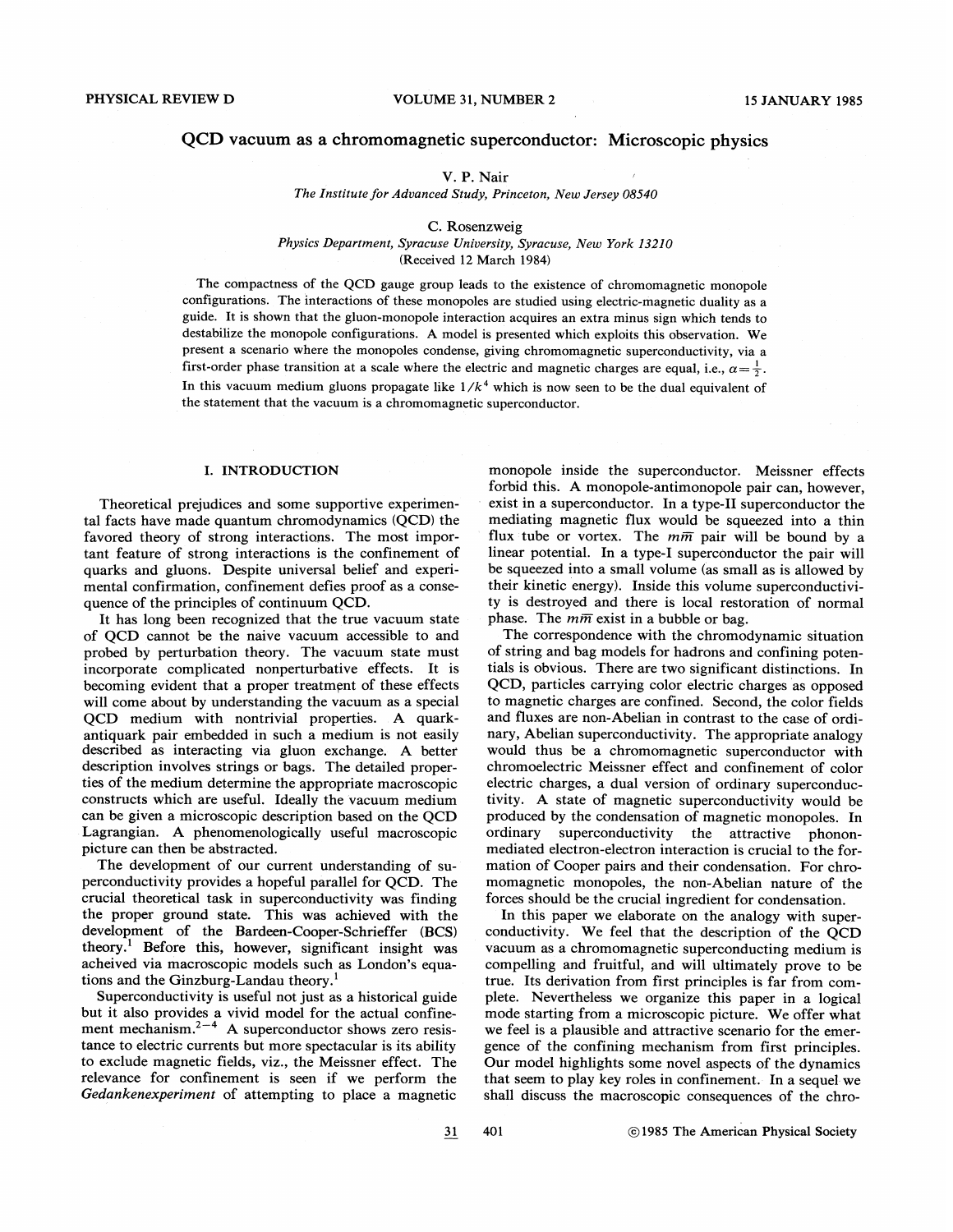momagnetic superconductor.

Confinement naturally involves three levels of description: topological questions, microscopic dynamics, and macroscopic dynamics. Since the gauge group SU(3) is compact QCD naturally has chromomagnetic monopoles. The description of these configurations and their importance are considered in Sec. II. In Sec. III we consider the interactions of monopoles based on electromagnetic duality. We concern ourselves with an Abelian theory containing both electric and magnetic charges. Even though we assume a linear description we find that we are able to uncover much of the physics of confinement. Electromagnetic duality is vital for this discussion, In a magnetic superconductor it is shown that the photon (or gluon) propagator goes like  $1/k<sup>4</sup>$  for small k. Such propagation is equivalent to superconductivity and hence  $1/k<sup>4</sup>$  propagation implies confinement via a Meissner effect. Duality of Higgs and confinement phases also emerges. In Sec. IV we show how the chromomagnetic monopoles condense to give a state of magnetic superconductivity. Some relevant topological and group-theoretical questions are discussed. Section V gives an explicit calculation showing the condensation of monopoles. QCD is considered as a system of chromomagnetic monopoles, charged gluons, and "photons" (Abelian gauge fields) with respect to a fixed but arbitrary Abelian projection. gluon —monopole interaction tends to cause, via radiative corrections, the monopole condensation. The dynamics is similar to that of the Abelian-Higgs model which is well known to be the relativistic generalization of the Ginzburg-Landau theory of superconductivity.<sup>2</sup> In QCD superconductivity emerges via a first-order phase transition at a scale where the fundamental electric charge is 'equal to the magnetic charge ( $\alpha_s = \frac{1}{2}$ ). Since this value of  $\alpha$  is so close to the perturbative regime it provides an understanding of precocious scaling.

#### II. CHROMOMAGNETIC MONOPOLES

Most QCD calculations rely on quarks and gluons as the fundamental variables. While this is justified for perturbative calculations, in the nonperturbative regimes close to confinement, where the topological aspects of the theory are important, the proper choice of variables is a more subtle matter.<sup>5,6</sup> Topologically the most important difference between a non-Abelian gauge theory and a set of Abelian (QED type) gauge fields is the compactness of the non-Abelian gauge group. Thus, in QCD, because SU(3) is compact, the color electric charges defined with respect to any maximal Abelian subgroup are quantized. This in turn implies that we can write down gauge field configurations that asymptotically look like magnetic monopoles of any chosen Abelian direction, i.e., there are configurations that look like

$$
F_{ij}^a = \frac{\epsilon_{ijk}\hat{x}_k}{r^2}G^a \,,\tag{2.1}
$$

where  $G<sup>a</sup>$  are the magnetic charges.<sup>7</sup> Charge quantization assures that we can consistently satisfy the Dirac-type quantization rule

$$
\exp(4\pi i eG) = 1.
$$
 (2.2)

The possible values of  $G<sup>a</sup>$  are given by the vectors of the lattice reciprocal to the weight lattice of the gauge group, i.e., the lattice characteristic of the dual group of the gauge group in the sense of Goddard, Nuyts, and Olive.<sup>7</sup> However, in contrast to Ref. 7, we do not have a real breakdown of  $SU(3)$  to any subgroup  $H$ . Thus we need the group dual to the full gauge group. For QCD without fermions the gauge group is strictly  $SU(3)/Z_3$ . The dual group is SU(3). Nonsingular monopoles correspond to closed curves in the Abelian subgroups (or projection) which are homotopically trivial in the full group, namely, SU(3). These are octets.

Monopole configurations are of the type (2.1) only at large distances. As we move in from infinity to within a characteristic radius  $r_0$ , the field strength can be taken to decrease, becoming zero (say) at  $r=0$ . The singularity of (2.1) at  $r=0$  can be avoided. We thus have monopole configurations of finite energy. Of course such configurations will not be solutions of the equations of motion. This is not necessary for them to influence the dynamics.

Monopoles are the way by which the global aspects of the gauge group manifest themselves at the level of particle interactions. This is their great role in non-Abelian gauge theories. Indeed one can argue that topologically a non-Abelian gauge theory is equivalent to a set of Abelian gauge theories supplemented by monopoles.<sup>5</sup>

Since they are not solutions of the static equations of motion, these monopole configurations can expand, contract, or disappear. They can be made explicit as reasonably localized particle states by, for example, gauge-fixing conditions. 't Hooft has shown how these monopole configurations can be constructed as 't Hooft-Polyakov-type monopoles associated with the singularities of the gaugefixing condition.<sup>5</sup> The gauge fixing is done in terms of a Higgs-type scalar field which may be a composite operator constructed from the gauge fields, e.g.,  $\Phi = F_{\mu\nu}F_{\mu\nu}$ considered as a matrix in SU(3) indices. The condition  $\Phi(x) = \Phi_0(x)$ , where  $\Phi_0$  is a specific chosen function (which is also a  $3\times3$  matrix), can be used as a gaugefixing condition. If  $\Phi$  transforms as the adjoint representation, which happens if  $\Phi$  is the composite  $F_{\mu\nu}F_{\mu\nu}$ , the choice  $\Phi = \Phi_0$  fixes the gauge for all gluons except those corresponding to the maximal Abelian subgroup  $U(1) \times U(1)$ . In fact  $\Phi = \Phi_0(x)$  mimics the breakdown  $SU(3) \rightarrow U(1) \times U(1)$ . The monopoles corresponding to the two U(1) directions can then be constructed as 't Hooft-Polyakov-type monopoles,  $\Phi$  playing the role of the Higgs field.

We shall consider a slightly different but related approach. Our point of view is that since the monopole configurations are implicit in the theory what is required is a regularization scheme which will make these manifest. We claim that as far as the infrared properties of the theory are concerned such a (nonperturbative) regularization is provided by the addition of a scalar field  $\Phi$ transforming as the adjoint representation of the gauge group. The field  $\Phi$  is given a nonvanishing vacuum expectation value of magnitude  $v$ . This gives spontaneous breakdown of the SU(3) symmetry down to U(1) $\times$ U(1).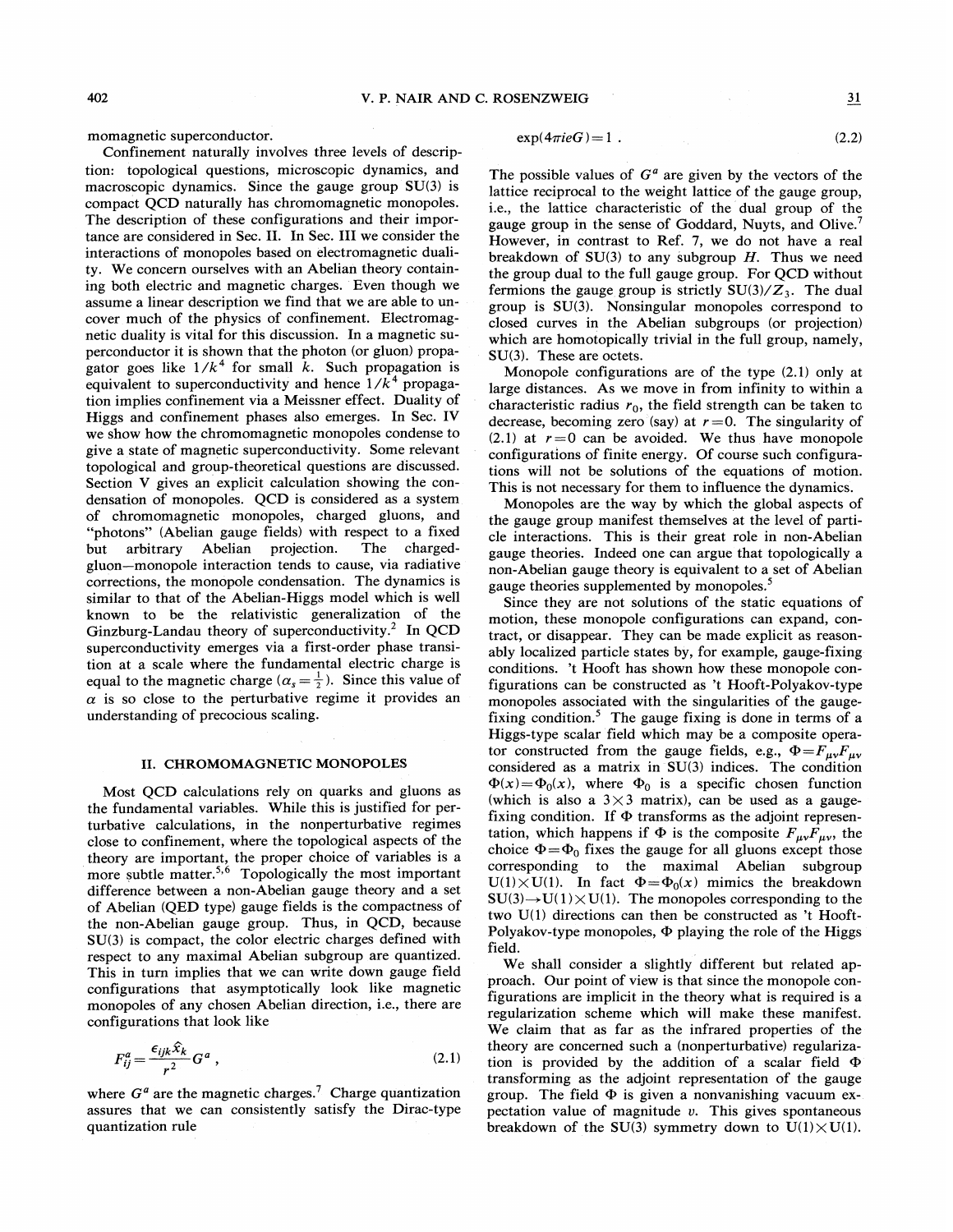The spectrum now consists of massive gluons (of mass  $M \simeq e\nu$ , e being the gauge coupling), which are charged with respect to the two U(1) directions, two massless gluons, two massive neutral components of  $\Phi$  (of mass  $- v$ ) and stable monopoles of mass  $-M/e^2$  and radius  $-1/M$ . We now assume that *e* gets large as we move to lower energies and look at the low-energy behavior of the theory  $(q^2 < M^2)$ . As we move to low energies, the effective e increases. The monopoles become less and less massive and at these energies they are essentially pointlike. Their contribution to low-energy physics becomes more and more important. Eventually the monopoles undergo condensation. This is the confinement phase. The scalar fields (some of which are the longitudinal components of the massive gluons) have all decoupled by now. Thus it is clear that  $\Phi$  only played the role of a regulator.

A necessary condition for e to increase for decreasing  $q^2$  is that the theory be asymptotically free. The addition of the  $\Phi$  field will not destroy the asymptotic freedom of QCD and so we expect  $e^2$ , at least initially, to increase as  $q^2$  decreases. If the  $\beta$  function stays sufficiently negative (as is usually assumed in discussions of confinement)  $e$ can become sufficiently large to justify the picture discussed above.

The picture presented above is certainly not a mathematically well-defined regularization. Nevertheless we feel that it does provide, in broad outline, a heuristic formulation of how to introduce and manipulate the all important monopole configurations.

Let us also consider the case where the addition of the scalar field destroys asymptotic freedom. (This does not happen for  $QCD$ .) In this case  $e$  becomes small as we move to low energies. The monopoles become very heavy and decouple. We have genuine spontaneous breakdown of symmetry or Higgs phase. It should be emphasized that a Higgs phase is possible only if there are enough matter fields as to render the theory not asymptotically free. Otherwise, the theory would be in a confinement phase.

To recapitulate briefly: There are monopole field configurations in any non-Abelian gauge theory. These are of importance in determining the nonperturbative dynamics especially the phase structure of the theory. To probe the phase structure of the theory we can add a scalar field in the adjoint representation so long as this does not change the nature of the flow of the coupling constant with energy. For asymptotically free theories the low-energy behavior is dominated by monopoles of almost zero mass which are almost pointlike.

The latter point is of significance since the interactions of pointlike monopoles with gluons and charged particles can be studied as a dual analog of point charged-particle interactions. Over the next few sections we shall use this to show that the monopole vacuum becomes nontrivial and that the monopoles undergo condensation.

#### III. ELECTROMAGNETIC DUALITY AND MONOPOLE INTERACTIONS

In this section we deduce some of the properties of magnetic-monopole interactions treating monopoles as the electromagnetic dual of charged particles.<sup>8</sup> Most of the discussion can be done in terms of Abelian gauge fields (referred to as electromagnetism or the photon). We first consider the effective action in a translationally invariant source-free medium,

$$
S = -\frac{1}{4} \int F_{\mu\nu}(x)\epsilon(x-y)F_{\mu\nu}(y)d^4x d^4y,
$$
  
\n
$$
F_{\mu\nu} = \partial_{\mu}A_{\nu} - \partial_{\nu}A_{\mu}.
$$
\n(3.1)

 $\epsilon(x - y)$  is the dielectric constant. For a free theory or in the lowest order of perturbation theory  $\epsilon(x - y) = \delta(x)$  $-y$ ). The complicated microscopic interactions involving charged particles, monopoles, etc., are summed up in the functional form of  $\epsilon(x-y)$ . Of course, the action (3.1) is not the most general effective action possible; however higher nonlinear terms are not relevant for our limited purpose.

Although the assumed, quasilinear, form  $(3.1)$  may seem too simple and naive to account for the complicated and ir,herently non-Abelian phenomena of confinement we shall see that it can, in fact, describe the essentials of confinement. The reason for this is that we will allow the dynamics to simultaneously incorporate electric and magnetic charges. Non-Abelian confinement of electric charge is related to the linear, Abelian theory of electric charge confinement in a *magnetic* superconductor. A posteriori we will then be justified in using an effective Lagrangian such as (3.1) for modeling confinement in QCD.

The action (3.1) leads to the equations of motion

$$
\partial_{\mu}\widetilde{G}_{\mu\nu}=0\ ,\tag{3.2a}
$$

$$
\partial_{\mu}\widetilde{F}_{\mu\nu}=0\ ,\tag{3.2b}
$$

where

$$
\widetilde{G}_{\mu\nu} = \int \epsilon(x - y) F_{\mu\nu}(y) d^4 y \tag{3.3}
$$

$$
\ddot{F}_{\mu\nu} = \frac{1}{2} \epsilon_{\mu\nu\alpha\beta} F_{\alpha\beta} \tag{3.4}
$$

We can equally well describe the physics of Eqs. (3.2) in terms of the magnetic potential  $B_{\mu}$  dual to  $A_{\mu}$  with

$$
G_{\mu\nu} = \partial_{\mu}B_{\nu} - \partial_{\nu}B_{\mu} \tag{3.5}
$$

The action (3.1) can be rewritten in terms of dual variables as

$$
S = -\frac{1}{4} \int G_{\mu\nu}(x)\mu(x-y)G_{\mu\nu}(y)d^4x d^4y \qquad (3.6)
$$

with  $\mu$ , the magnetic permeability, defined by

$$
\int \epsilon(x-y)\mu(y-z)d^4y = \delta(x-z) . \qquad (3.7)
$$

The corresponding equations of motion are

$$
\partial_{\mu}\widetilde{G}_{\mu\nu} = 0 \tag{3.8a}
$$

$$
\partial_{\mu}\widetilde{F}_{\mu\nu}=0\ ,\tag{3.8b}
$$

with

$$
\widetilde{F}_{\mu\nu} = \int \mu(x-y) G_{\mu\nu}(y) d^4y \tag{3.9}
$$

$$
\widetilde{G}_{\mu\nu} = \frac{1}{2} \epsilon_{\mu\nu\alpha\beta} G_{\alpha\beta} \tag{3.10}
$$

In version (3.1), (3.2b) is the Bianchi identity, while in ver-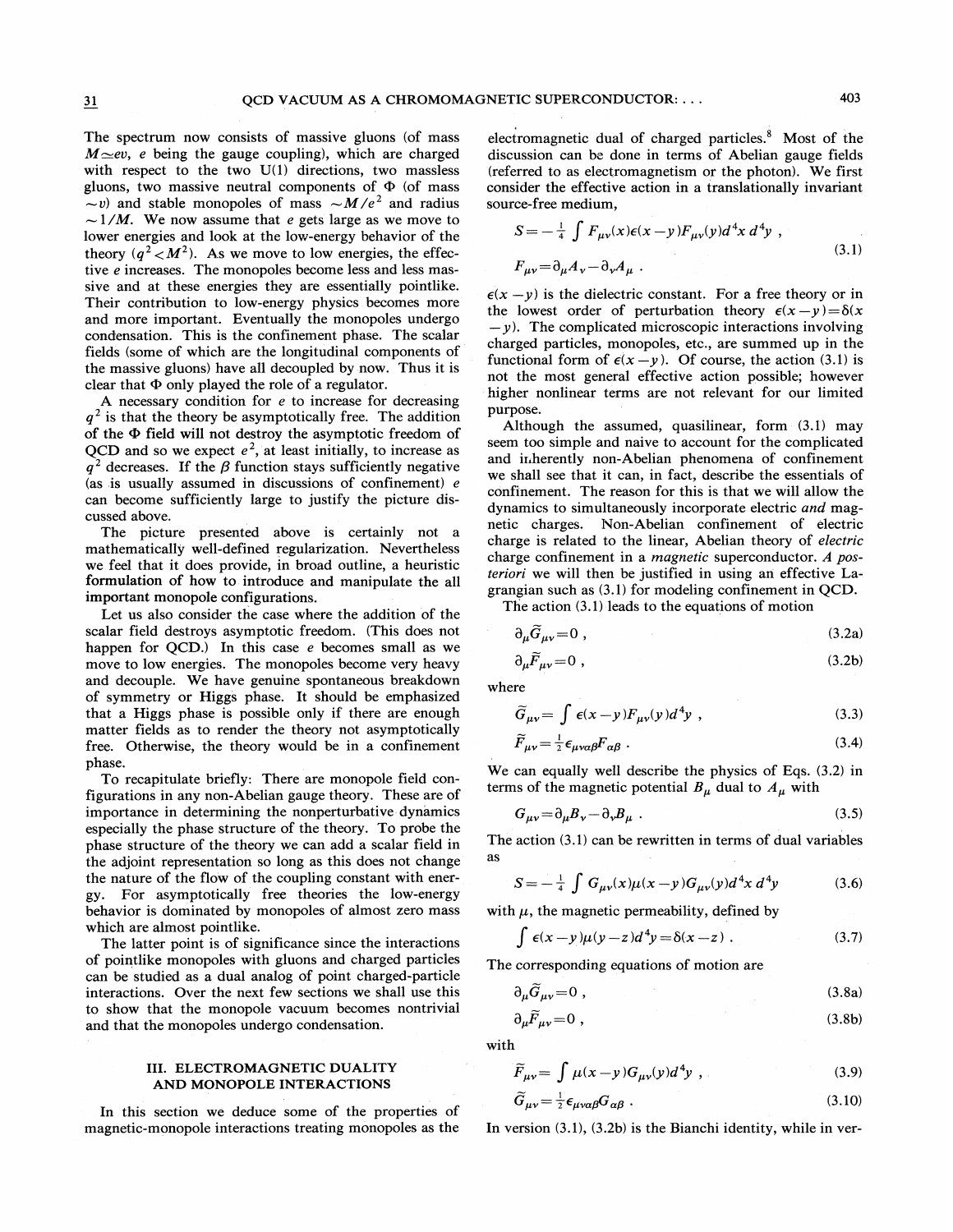sion (3.6), (3.8a) is the Bianchi identity. Electromagnetic duality is the operation  $G_{\mu\nu} \leftrightarrow F_{\mu\nu}$ .

In the presence of sources, the equations of motion are modified. An electric source (charged particles) is best treated by adding  $J_{\mu}^{E}A_{\mu}$  to (3.1) which, upon variation with respect to  $A_{\mu}$ , gives

$$
\partial_{\mu}\widetilde{G}_{\mu\nu} = J_{\nu}^{E}, \quad \partial_{\mu}\widetilde{F}_{\mu\nu} = 0 \tag{3.11}
$$

Magnetic sources (monopoles) are best treated by adding  $J^M_\mu B_\mu$  to (3.6) giving

$$
\partial_{\mu}\widetilde{G}_{\mu\nu} = 0, \quad \partial_{\mu}\widetilde{F}_{\mu\nu} = J_{\nu}^{M} \tag{3.12}
$$

The theory can be formulated in terms of  $A_{\mu}$  or  $B_{\mu}$ . Which formulation is easier depends on the type of sources present.

Electric currents are those which couple to  $A_{\mu}$ . The electric current correlations are thus given by

$$
\langle J_{\mu}^{E} \rangle = \frac{\delta \Gamma}{\delta A_{\mu}},
$$
  

$$
\langle J_{\mu}^{E}(x) J_{\nu}^{E}(y) \rangle = \frac{\delta^{2} \Gamma}{\delta A_{\nu}(y) \delta A_{\mu}(x)}.
$$
 (3.13)

Likewise the magnetic current correlations are given by

$$
\langle J_{\mu}^{M} \rangle = \frac{\delta \Gamma}{\delta B_{\mu}},
$$
  

$$
\langle J_{\mu}^{M}(x) J_{\nu}^{M}(y) \rangle = \frac{\delta^{2} \Gamma}{\delta B_{\nu}(y) \delta B_{\mu}(x)}.
$$
 (3.14)

 $\Gamma$  is the effective action of the theory equal to S in our case. Using these and Eqs. (3.1) and (3.6) we get for the same medium

$$
\langle J^E_\mu(x) J^E_\nu(y) \rangle
$$
  
=  $-\int \frac{d^4k}{(2\pi)^4} e^{ik(x-y)} (k^2 \delta_{\mu\nu} - k_\mu k_\nu) \epsilon(k^2)$ , (3.15)

$$
\langle J_{\mu}^{M}(x)J_{\nu}^{M}(y)\rangle = -\int \frac{d^{4}k}{(2\pi)^{4}}e^{ik(x-y)}(k^{2}\delta_{\mu\nu} - k_{\mu}k_{\nu})\mu(k^{2}) , \quad (3.16)
$$

where  $\epsilon(k^2)$  is the Fourier transform of  $\epsilon(x-y)$  and  $\epsilon \mu = 1.$ 

As we remarked earlier  $\epsilon(k^2)=1=\mu(k^2)$  is free electromagnetism in the vacuum. In perturbation theory, the deviation of  $\epsilon$  and  $\mu$  from 1 can be interpreted as the vacuum polarization due to charged-particle or monopole loops. We then have, for perturbatively small  $\chi(k^2)$  [for monopole loops we write  $\chi'(k^2)$ ],

$$
\epsilon(k^2) = 1 + \chi(k^2) \Longleftrightarrow \mu(k^2) \simeq 1 - \chi(k^2) , \qquad (3.17)
$$

$$
\epsilon(k^2) \approx 1 - \chi'(k^2) \Longleftrightarrow \mu(k^2) = 1 + \chi'(k^2) . \tag{3.18}
$$

From these equations we see that charged particles  $[\chi(k^2) > 0]$  produce screening effects for the  $A_\mu$  propagator ( $\epsilon > 1$ ) while they produce antiscreening for the  $B_{\mu}$ propagator. Likewise monopole loops produce screening for  $B_{\mu}(\mu > 1)$  and antiscreening for  $A_{\mu}$ , i.e., any particle screens its own direct potential (to which it minimally

couples) and antiscreens the dual potential.

This antiscreening effect is of great significance. It answers several questions about gauge theories. $8$  In Sec. II, essentially following 't Hooft, we have reduced the non-Abelian gauge theory (QCD) to an Abelian theory with monopoles. A natural question would then be: what happens to the asymptotic freedom of the non-Abelian theory in the Abelian version? The antiscreening effect shows that monopoles can maintain asymptotic freedom.

In ordinary electrodynamics, charged particles lead to the Landau singularity. Since monopoles contribute with the opposite sign to the  $A_{\mu}$  propagator, the addition of monopoles to standard QED should quench the singularity to some extent. Because of this role of monopoles, they should be the dominant component in determining the physics near the Landau singularity; the best description in such energy regimes is provided by the dua1 variables, viz.,  $B_u$  and monopoles. In QCD, because of asymptotic freedom, the Landau singularity is in the infrared regime. Thus the most convenient microscopic description of low energy QCD is provided by the chromomagnetic monopoles, reinforcing our arguments of the last section about the significance of monopoles in QCD.

To lowest order it is clear that the antiscreening effect is equivalent to the following prescription: $\delta$  the magneticphoton  $(B_u)$ —charged-particle vertex is identical to the  $A_{\mu}$ -charged-particle vertex with the coupling constant e replaced by ie. We emphasize that this prescription of the coupling of a gauge particle to its dual charge must be used only when all the dual charges appear in loops. A simplified effective theory can arise only when all *external* particles are of the same charge variety (i.e., all electric or all magnetic quantities). Likewise the  $A<sub>u</sub>$ -monopole vertex is obtained by replacing the coupling  $g =2\pi n/e$  by ig in the  $B_u$ -monopole vertex. We shall now find further support for this prescription to all orders in perturbation theory. We shall ignore contact interactions of charged particles such as arising from  $\lambda(\phi^*\phi)^2$ -type interactions and concentrate on minimal gauge couplings. The Lagrangian is thus typically

$$
\mathscr{L} = |(\partial - ieA)\phi|^2 + m^2 \phi^* \phi , \qquad (3.19)
$$

where  $\phi$  is the field of the *charged* particle. The effect of  $\phi$ 's is contained in one-loop graphs with photons as external lines. Higher- $\phi$ -loop graphs are obtained by composing such one- $\phi$ -loop graphs by photon contractions. Thus it is sufficient to consider one- $\phi$ -loop graphs. The one- $\phi$ loop graphs together give the effective action for  $A$ , say  $\Gamma(A)_{\phi}$ .  $\Gamma(A)_{\phi}$  being a Lorentz scalar can be written as a series in powers of  $F_{\mu\nu}F_{\mu\nu}$  and  $F_{\mu\nu}\tilde{F}_{\mu\nu}$ :

$$
\sum_{m} C_{nm} e^{2n+2m} (F_{\mu\nu} F_{\mu\nu})^n (F_{\alpha\beta} \tilde{F}_{\alpha\beta})^m \qquad (3.17)
$$

We think of this as being written in momentum space with  $C$ 's being functions of momenta so that derivatives on  $F_{\mu\nu}$  do not have to be explicitly written. Let us now do a duality transformation on (3.20):  $\vec{E} \rightarrow \vec{B}, \vec{B} \rightarrow -\vec{E}$ ,  $e \rightarrow g$ . Under this both  $F_{\mu\nu}F_{\mu\nu}$  and  $F_{\mu\nu}\tilde{F}_{\mu\nu}$  change sign. The charged particle circulating in the loop is replaced by a monopole. Thus for the monopole contribution we get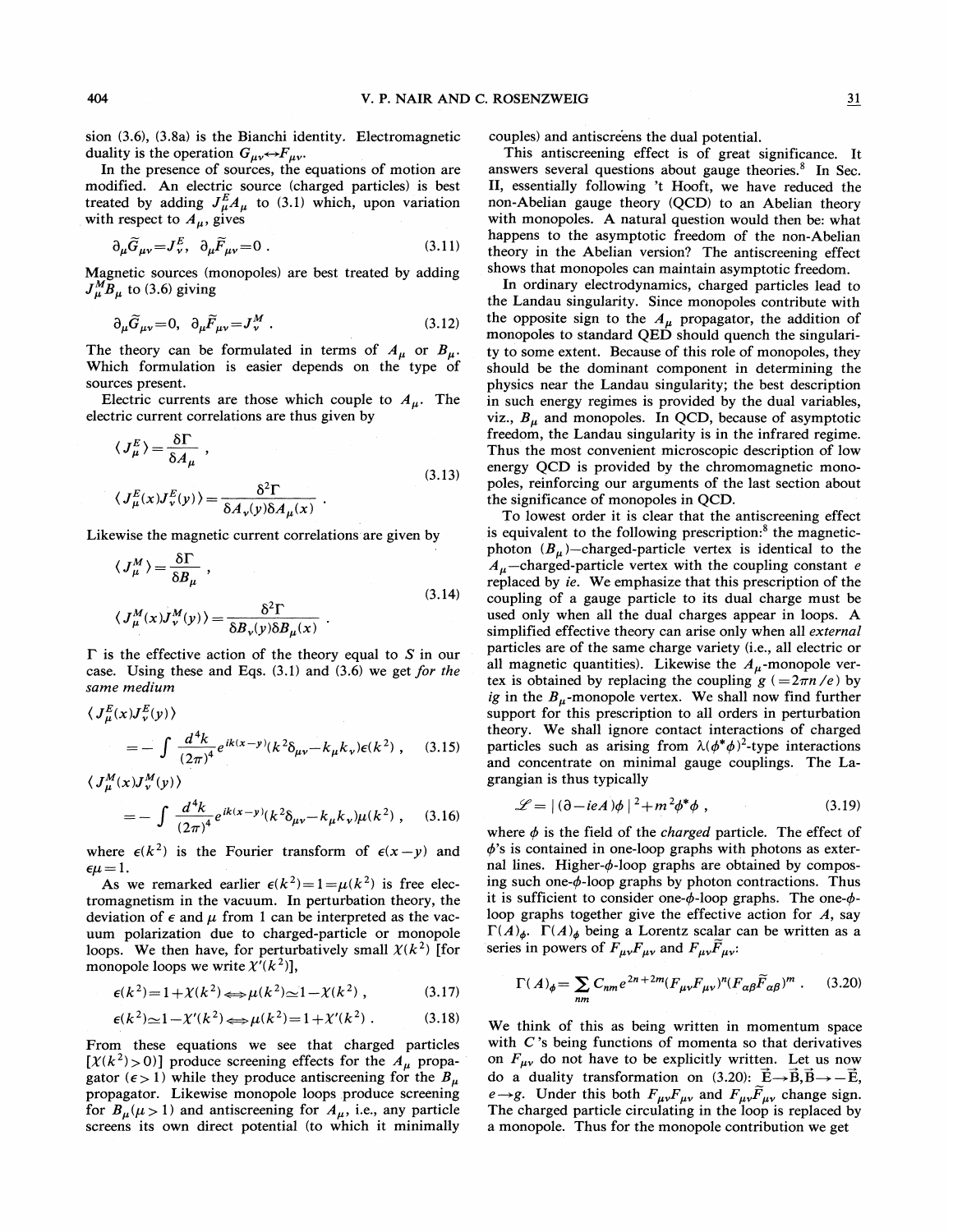$\Gamma(A)_{\rm monopole}$ 

$$
= \sum_{n,m} C_{nm} g^{2(n+m)} (-1)^{n+m} (F_{\mu\nu} F_{\mu\nu})^n (F_{\alpha\beta} \widetilde{F}_{\alpha\beta})^m.
$$
\n(3.21)

We see that the monopole- $A_{\mu}$  contribution is given by  $e^2 \rightarrow -g^2$  in the charged-particle- $A_{\mu}$  vertices. A similar argument shows magnetic photons  $(\tilde{B}_{\mu})$  couple to charges with  $-e^2$ . Contact interactions of the monopole field as well as nonminimal couplings are not given by this prescription. In the presence of such interactions the monopole is no longer the exact dual of a charged particle. If in a theory all the monopole interactions are given by our prescription, we shall say that it is saturated by duality. Whether or not @CD is saturated by duality is a separate question to which we return in a couple of paragraphs.

It should be mentioned that the  $e \rightarrow ie$  prescription is implicitly contained in some previous discussions of monopole interactions.<sup>9</sup> So long as we are interested only in monopole loops, we are always in the zero-monopolecharge sector and an electrodynamics can be constructed without the necessity of a fixed spacelike vector  $n<sub>u</sub>$  which appears in earlier formulations of electrodynamics with monopoles.<sup>10</sup> Such a formulation gives results in agreement with our prescription.

We will eventually be concerned with diagrams with monopoles attached to charged-gluon loops [Fig. 1(b)]. Such couplings can be determined by first considering the coupling of a magnetic photon  $B_{\mu}$  to the charged-gluon loop [Fig. 1(a)]. The arguments presented above specify a coupling constant of  $-e^2$ . By dual gauge invariance (i.e., gauge invariance in the magnetic sector) this coupling is the same for magnetically charged partners of  $B_{\mu}$ . Once we have established how gluon loops couple to magnetically charged, electrically neutral particles gauge invariance fixes this coupling for all other magnetically charged, electrically neutral particles. The desired coupling [Fig. 1(b)] is  $-e^2$ .

We have not yet exhausted the usefulness of Eqs. (3.15) and (3.16). Let us apply them to the case of superconductivity.  $\epsilon$  and  $\mu$  in this case include fully nonperturbative effects; they are no longer nearly 1. Simplified discus-



FIG. 1. Wavy lines are gluons, saw-toothed lines are magnetic photons  $(B<sub>u</sub>)$ , and solid lines are magnetic monopoles. Thus in (a) we have the gluon-loop correction to the  $B$  propagator. This is evaluated via duality arguments in Sec. III. (b) is the gluon-loop correction to the monopole propagator, related to (a) by gauge symmetry. The coupling in both diagrams is  $-e^2$ .

sions of superconductivity assume  $\mu=0$ . This rigidly excludes magnetic fields from inside the superconductor in conformity with the strict Meissner effect. But we know that magnetic fields can penetrate into a superconductor up to the London penetration depth  $\lambda_L$ . The proper statement is that, for small  $k^2$ ,

$$
\mu = k^2 / m_L^2, \ \ m_L = \frac{1}{\lambda_L} \tag{3.22}
$$

and so

$$
\epsilon = \frac{m_L^2}{k^2} \tag{3.23}
$$

Equation (3.15) now gives

$$
\langle J^E_\mu(x)J^E_\nu(y)\rangle = -\int \frac{d^4k}{(2\pi)^4} e^{ik(x-y)} \left[\delta_{\mu\nu} - \frac{k_\mu k_\nu}{k^2}\right] m_L^2.
$$
\n(3.24)

The photon  $(A_\mu)$  thus acquires a mass  $m_L$  (through summation of bubbles). This is in agreement with the fact that superconductivity is the Higgs phase of electrodynamics.

Consider now the dual variable  $B_{\mu}$ . Equation (3.22) gives for the effective action (3.6)

$$
S = \frac{1}{4} \int G_{\mu\nu} \frac{d}{m_L^2} G_{\mu\nu} d^4 x \tag{3.25}
$$

showing that  $B_{\mu}$  has a propagator that goes like  $1/k^4$ (Ref. 8). Thus we have

massive photon  $(A_\mu)$ electric<br>
superconductivity  $\left| \iff \frac{1}{k^4} \right|$  propagator for dual potential  $B_\mu$ .

The  $1/k^4$  behavior of the potential  $B_\mu$  shows that a monopole-antimonopole pair in an electric superconductor would be bound and confined by a linear potential. (The description of such an effect would still be highly nonperturbative as the spread-out linear potential is squeezed into flux tubes by the Higgs field. ) We thus see that the Higgs phase in terms of  $A_\mu$  and charged particles is the confinement phase in the dual description.

In a magnetic superconductor we have  $\epsilon = k^2 / m_L^2$ . The  $B_{\mu}$  field becomes massive while  $A_{\mu}$  has a propagator that goes like  $1/k<sup>4</sup>$  (Ref. 11). Electrically charged particle pairs would then be confined by a linear potential. Again we have the duality of Higgs phase and confinement.

The duality of Higgs phase and confinement suggests that duality should be a strong guide to the description of confinement, i.e., at least for low  $k^2$ , the interactions of (chromomagnetic) monopoles can be saturated by duality.

We conclude this section by summarizing the salient points of our analysis. "Mixed mode" interactions (i.e., charged particle with  $B_{\mu}$  or monopole with  $A_{\mu}$ ) are obtained from the corresponding direct interactions by multiplying the coupling constant by a factor of  $i$ . The in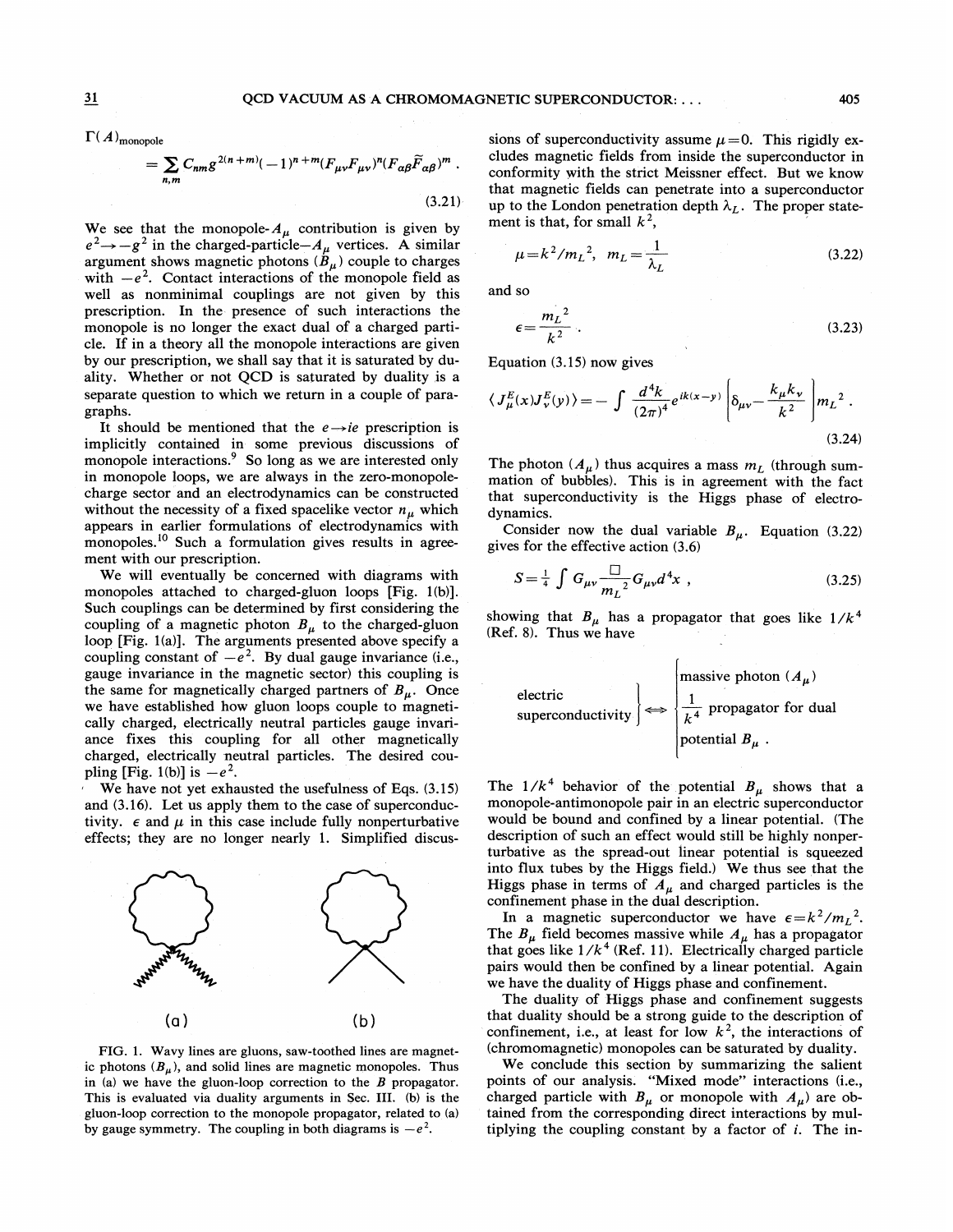teractions of chromomagnetic monopoles are dominated by those dictated by duality at low  $k^2$ .

#### IV. CONDENSATION OF MONOPOLES AND CONFINEMENT

By now we have all the basic physical principles to understand the confinement mechanism in QCD. In this section, we discuss some of the specifics of this mechanism.

To begin, we have monopole-field configurations in QCD (or any compact non-Abelian gauge theory). The existence of these configurations depends on a key topological fact, compactness of the gauge group. To facilitate the discussion of these configurations we stabilize them by the addition of a scalar field in the adjoint representation of the gauge group. This is not strictly necessary, but it allows us to begin a definite discussion. This field acts as a regulator for the theory. At this stage, the theory has two massless gluons [corresponding to the two U(1) directions] denoted  $A_{\mu}$ , six charged massive gluons  $W_{\mu}$ , and monopoles. Since the interaction of monopoles is more easily discussed in terms of the dual formalism, we use the dual potential  $B_{\mu}$ . We have monopoles coupled minimally to the massless  $B_{\mu}$  and electrically charged particles  $W_{\mu}$  when these later particles appear in loops. As we argued in the last section it is reasonable for low-energy QCD to saturate monopole interactions by duality. The monopoles can condense if their mass squared is driven negative by radiative corrections. Now, because of minimal coupling, the radiative corrections due to  $B_u$ give a positive renormalization to  $m<sup>2</sup>$  of the monopole. The question then is what do the  $W_u$  do? Notice that although we reduced the original  $SU(3)$  gauge theory to two  $U(1)$  gauge theories, the choice of the two  $U(1)$  directions is arbitrary. In other words, there is still an SU(3) symmetry in the theory which connects the  $W_{\mu}$ 's and  $A_{\mu}$ 's and dictates the coupling of  $W_\mu$  to monopoles. [Once we have made the Abelian projection, this SU(3) symmetry is not unitarily realizable on the states but is retained as a symmetry of the operator equations of motion.] The coupling of  $A_\mu$  to monopoles contains an extra factor of i as given by duality. The  $W_{\mu}$ -monopole coupling also carries this factor of  $i$ . Thus radiative corrections due to the  $W_{\mu}$ 's give a negative contribution to the  $m^2$  of the monopoles. The dominance of this negative contribution happens at low energies (as we show in a model calculation in the next section), leading to the condensation of monopoles. Thus we get a state of magnetic superconductivity and confinement.<sup>12</sup> The state of magnetic superconductivity is a Higgs phase in terms of dual variables and there are Abrikosov-Nielsen-Olesen-type vortices or flux tubes $13$ which bind the electrically charged particle pairs.

The non-Abelian nature of the gauge group is quite crucial to this mechanism. A compact Abelian gauge symmetry [U(1): standard electrodynamics with monopoles] already gives us the necessary topological element, viz., existence of monopole-field configurations. However, this may not yield condensation of monopoles. In the non-Abelian case we further have charged gluons  $W_{\mu}$  whose interactions are determined by symmetry and which then

lead to instability of the monopoles potential and their condensation.

There are also indirect signals for the condensation of monopoles. Several authors have argued that with a suitable truncation of the Schwinger-Dyson equation of QCD the gluon propagator goes like  $1/k<sup>4</sup>$  (Ref. 11). As we showed in the last section, this is equivalent to the condensation of monopoles and a resultant state of chromomagnetic superconductivity.<sup>12</sup>

Since the monopoles are octets the relevant symmetry group for monopole states in  $SU(3)/Z_3$  which is triply connected, i.e.,  $\Pi_1$  [SU(3)/Z<sub>3</sub>]=Z<sub>3</sub>. Thus a (Higgs-type) complete breakdown of this symmetry leads to vortex solutions. These are the vortices of quantized chromoelectric flux which bind the quarks into color-singlet states.<sup>13</sup> (Three of them can annihilate into topologically trivial objects, e.g., gluons. )

#### V. CONDENSATION OF MONOPOLES: A MODEL CALCULATION

In this section we give the promised model calculation to show the emergence of a nontrivial magnetic vacuum. For the sake of simplicity we consider an SU(2) gauge theory. Going to the Abelian projection, the relevant degrees of freedom are two massive gluons  $W^{\pm}_{\mu}$ , a U(1) gluon, and a magnetic monopole which we take to be a scalar (represented by the complex scalar  $\phi$ ). The U(1) gauge boson is represented by the dual potential  $B_{\mu}$ . The Lagrangian for  $B_u$  and the monopole is just standard scalar electrodynamics,

$$
\mathcal{L} = -\frac{1}{4}H_{\mu\nu}^2 - \frac{1}{2} |D_{\mu}\phi|^2,
$$
  
\n
$$
H_{\mu\nu} = \partial_{\mu}B_{\nu} - \partial_{\nu}B_{\mu},
$$
  
\n
$$
D_{\mu} = \partial_{\mu} - igB_{\mu}.
$$
\n(5.1)

g is the magnetic coupling constant, essentially the reciprocal of e, the gauge coupling constant. As we argued in Sec. II, the monopole is essentially massless in the energy regime of interest.

Including a mass term proportional to  $M^2/e^4$  will change our quantitative results, but will not affect our qualitative conclusions. Further, in accordance with the discussion in Sec. III, the monopole interactions are saturated by duality and so no self-interactions of the monopole field are included. As is well known superconducivity, and hence confinement, can be achieved in scalar electrodynamics if a Higgs-type mechanism arises.<sup>1,2</sup> It will be our goal to show that this happens for the monopoles and magnetic photons.

For our purposes (5.1) is only an effective theory valid for energies less than some scale typical of the monopole size or equivalently the mass  $M$  of the massive gluons  $W_u^{\pm}$ . As the discussion of Sec. II shows, at higher energies the Abelian projection does not give the most convenient choice of variables. Perturbation theory of massless (electric) gluons must be used. The Lagrangian (5.1) thus carries with it a physical cutoff  $\simeq M$ . To this Lagrangian we must also add the "mixed mode" interactions, viz., coupling of  $W^{\pm}_{\mu}$  to  $B_{\mu}$  and  $\phi$ . The basic vertices which are relevant to mass renormalization are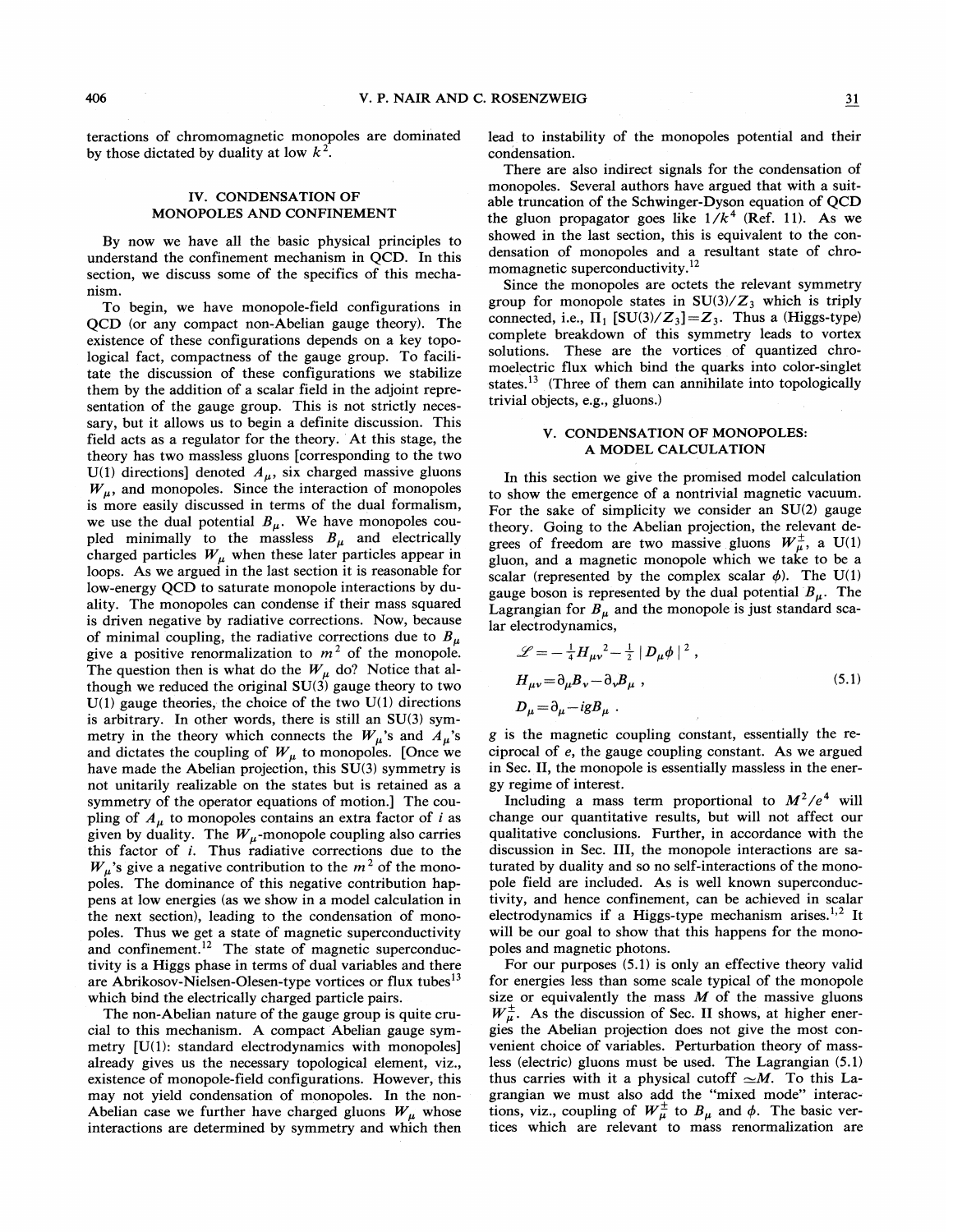

FIG. 2. The basic interaction vertices: (a) gluon-magneticphoton vertex and (b) gluon-monopole vertex.

shown in Fig. 2. (We emphasize that these vertices will be used only when one line is closed in a loop. We will never consider a situation with both electric and magnetic charges appearing as external particles.) These lead to the one-loop diagrams shown in Figs. 1(a) and 1(b) for the  $B_{\mu}$ and  $\phi$  propagators. The crucial diagram for condensation is Fig. 1(b). By our earlier arguments, this is evaluated from Fig. 1(a) by the use of the original and the dual. gauge symmetries which result in the replacement of  $e^2$ by  $-e^2$  to take care of the mixed mode nature of the vertex. Further the integrals are cut off at  $M$ . The mass correction  $\delta m^2$  given by Fig. 1(b) is then

$$
\delta m^2 = -be^2 M^2 \tag{5.2}
$$
 where

b is a positive constant. The  $W^{\pm}_{\mu}$ - $\phi$  interaction is effectively pure scalar electrodynamics with  $e \rightarrow ie$ . The selfenergy graph due to  $B_{\mu}$  loop [Fig. 3(b), first diagram] gives

$$
\delta m^2 = \tilde{b}g^2 M^2 \tag{5.3}
$$

Thus we see a competition between  $e$  and  $g$ . For small  $e$ (large g) there is no confinement. Confinement is turned on at  $e^2 \approx g^2$ .

We can actually compute the effective potential for  $\phi$ by integrating out the vector bosons. Before we do this, we dispose of a question on the effect of Fig. 1(a). This is a contribution to magnetic charge renormalization. If the magnetic potential  $B_{\mu}$  of the external legs were replaced



FIG. 3. The class of diagrams used to constrict the effective monopole potential. (a) are the internal gluon loops, while (b) are the internal magnetic-photon loops.

by  $A_{\mu}$ , it is well known that the contribution of diagram 1(a) is negative (corresponding to asymptotic freedom). With  $B_{\mu}$  on the external lines the contribution is thus positive. This is consistent with the increase of  $g$  when  $e$  decreases. If the dual gauge invariance of  $B_{\mu}$  is preserved Fig. 1(a) is only a charge-renormalization effect. But in the Higgs mode for  $B_{\mu}$  (confinement), Fig. 1(a) also conributes to the mass of  $B_{\mu}$ . A positive contribution thus means that the dual Higgs mode (or electric confinement phase) is stabilized, i.e., mass of  $B_{\mu}$  is increased by radiative corrections of the type Fig.  $1(a)$ . This thus provides further support for our thesis that the duality induced sign change in  $e^2$  is important for confinement.

Treating  $W^{\pm}_{\mu}$ - $\phi$  interaction as electrodynamics with  $e \rightarrow ie$  replacement, the effective potential for  $\phi$  can be computed. The two sets of diagrams corresponding to  $W^{\pm}_{\mu}$  and  $B_{\mu}$  loops are shown in Fig. 3. The integrals are cut off at  $k^2 = M^2$ . The result is

$$
V_{\text{eff}}(\phi) = V(\psi_M) + V(\psi_E) \tag{5.4}
$$

with

$$
V(\psi) = \frac{3M^4}{64\pi^2} \left[ \ln(1+\psi) + \psi - \psi^2 \ln \left[ 1 + \frac{1}{\psi} \right] \right], \quad (5.5)
$$

$$
\psi_M = \frac{g^2 \phi^2}{M^2}, \quad \psi_E = \frac{M^2 - e^2 \phi^2}{M^2} \tag{5.6}
$$

corresponding to magnetic  $(B_\mu)$  and electric  $(W_\mu)$  loops. We also define

$$
\widetilde{V}(\phi) = V_{\text{eff}}(\phi) - V(1) \tag{5.7}
$$

so that  $\widetilde{V}(0)=0$ .

In the limit  $M \rightarrow \infty$ , after subtraction of the divergent terms,  $V(\psi)$  is the standard Coleman-Weinberg potential.<sup>14</sup> Now, however, we have a physical cutoff  $M$  and  $V(\psi_m)$  is a monotonically increasing function of  $\psi_M$  (see Fig. 4) with a minimum at the origin. The simple Coleman-Weinberg mechanism for spontaneous symmetry breaking is not operative.

The electric piece  $V(\psi_E)$  provides the source for spontaneous symmetry breaking of the dual gauge group. This is seen from Fig. 5 where  $V(\psi_E)$  is plotted against  $\phi^2$ .  $V(\psi_E)$  becomes imaginary for  $\psi_E<0$  or  $e^2\phi^2 > M^2$  but



FIG. 4. The contribution to effective monopole potential realized by integrating out one-magnetic-photon loops as in Fig.  $3(b)$ .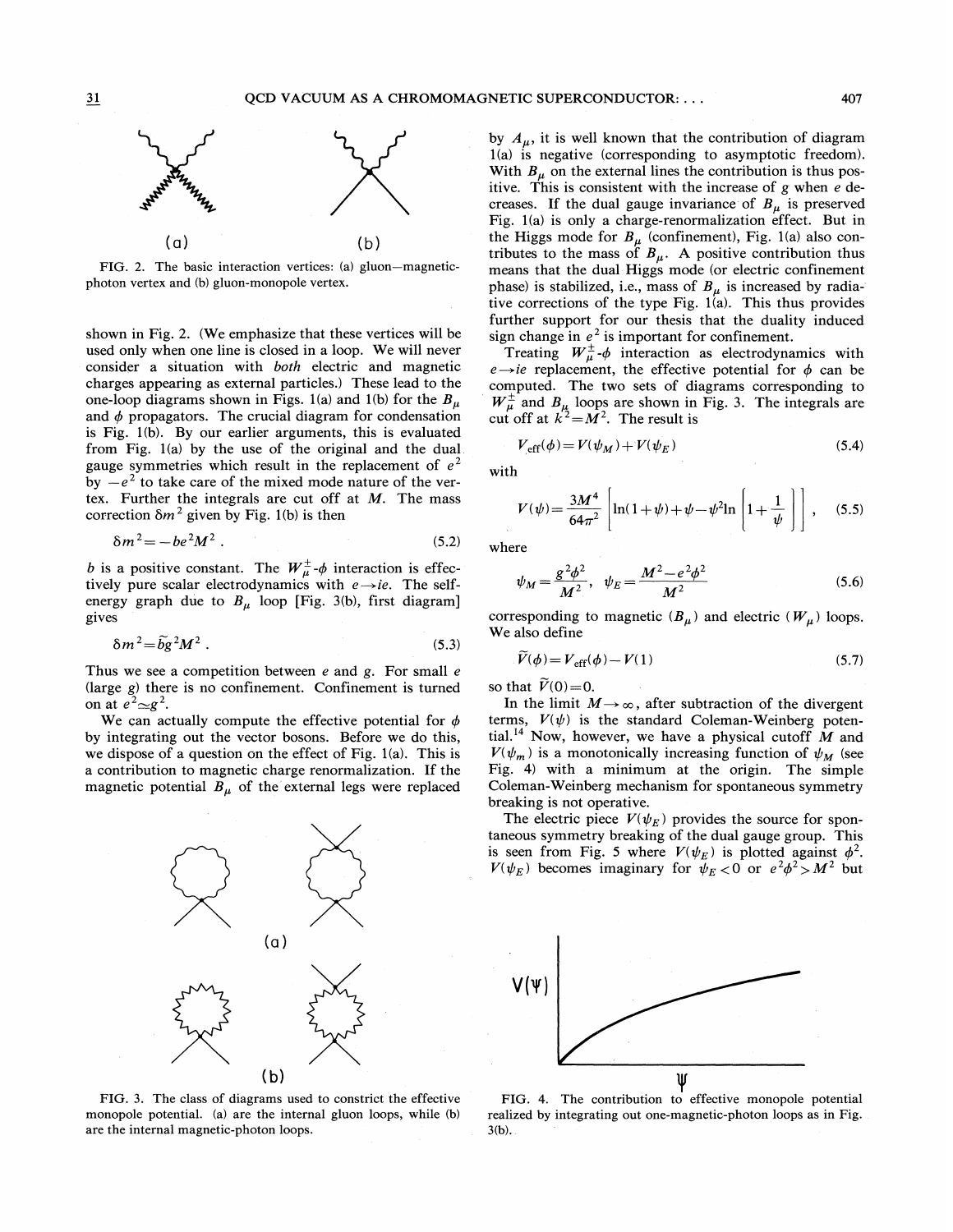

FIG. 5. The contribution to the effective potential of the gluon loops of Fig. 3(a}.

this is the region where our effective theory breaks down (perturbative QCD takes over).

The occurrence of confinement depends on the competition between electric and magnetic contributions. Which component prevails can be seen by computing  $\widetilde{V}(\phi^2 = M^2/e^2)$ :

$$
\widetilde{V}\left(\phi^2 = \frac{M^2}{e^2}\right) = V(g^2/e^2) - V(1)
$$
 (5.8)

Since  $V$  is monotonic, whether a nontrivial minimum  $(\phi^2 \neq 0)$  can develop or not depends on whether  $g^2/e^2$  is less than or greater than <sup>1</sup> (see Fig. 6).

The emergence of a nonzero value of  $\phi$  at the minimum is a generalized version of the Higgs mechanism which is itself the relativistic version of the Ginzburg-Landau theory of superconductivity. In our case it is the magnetic monopole field  $\phi$  which develops nonzero vacuum value and condenses and so we have a magnetic superconductor in which the electric charges are confined.<sup>15</sup>

Returning to Fig. 6 we see that the confining phase is preferred whenever  $g^2/e^2 < 1$  and that the confining phase transition is first order. By virtue of the Dirac quantization rule,  $eg = 2\pi$  the phase boundary

$$
g^2 = e^2
$$

corresponds to

$$
\alpha_e = \frac{1}{2} = \alpha_g \tag{5.9b}
$$

This equation determines the deconfinement point in terms of the scale parameter of QCD in some standard renormalization scheme.

That the point  $e = g$  in coupling constant space is special is apparent in the chromomagnetic picture of confinement. In the perturbative phase only electric quantities are prominent. Confinement requires the magnetic variables to play a pivotal role.  $e \sim g$  is the transitional area where we go from one type of variable to the other. At just the confinement point we can neglect neither electric nor magnetic interactions. They will be on equal footing when (5.9) is satisfied.

If confinement sets in when  $\alpha \approx \frac{1}{2}$  we can understand the precocity of scaling. Confinement is very close to the perturbative regime. In the early days of QCD the preferred value of  $\Lambda_{\text{OCD}} \approx 500$  MeV was intuitively very satisfying the because it seemed to set the confinement scale ( $Q^2 \approx \Lambda^2$ ,  $\alpha$  very large) at a reasonable, typical hadronic mass scale. The most recent determinations<sup>16</sup> of  $\Lambda$ prefer values of <sup>100</sup>—<sup>200</sup> MeV which seem too small for the confinement scale. The original intuition is resurrected when we accept the above picture where confinement ed when we accept the above picture where confinement sets in at  $\alpha = \frac{1}{2}$ . The appropriate Q, for the new values of A, is <sup>400</sup>—<sup>800</sup> MeV right where it is expected. Just beyond this value of Q,  $\alpha$  is small (less than  $\frac{1}{2}$ ) and we expect perturbation theory to be valid.

It should be noted that our effective theory breaks down at  $e^2\phi^2 = M^2$  so that the nature of the minimum of  $V$  cannot really be described. However we can assert that  $\phi$  = 0 loses its status as the global minimum once  $g^2 < e^2$ . The preferred value of  $\langle \phi^2 \rangle$ , it would seem, is  $M^2/e^2$  so that the  $B_{\mu}$  quanta acquire a mass M becoming degen-<br>prate with  $W^{\pm}$ .

The phase structure of QCD is now seen to be very simple. When  $\alpha$  is very small perturbation theory holds. As



FIG. 6. The effective potential [Eq. (5.7)] for differing values of  $g^2/e^2$ . When  $g^2/e^2 < 1$  the minimum at the origin is no longer the absolute minimum and a first-order, confining, phase transition occurs.

(5.9a)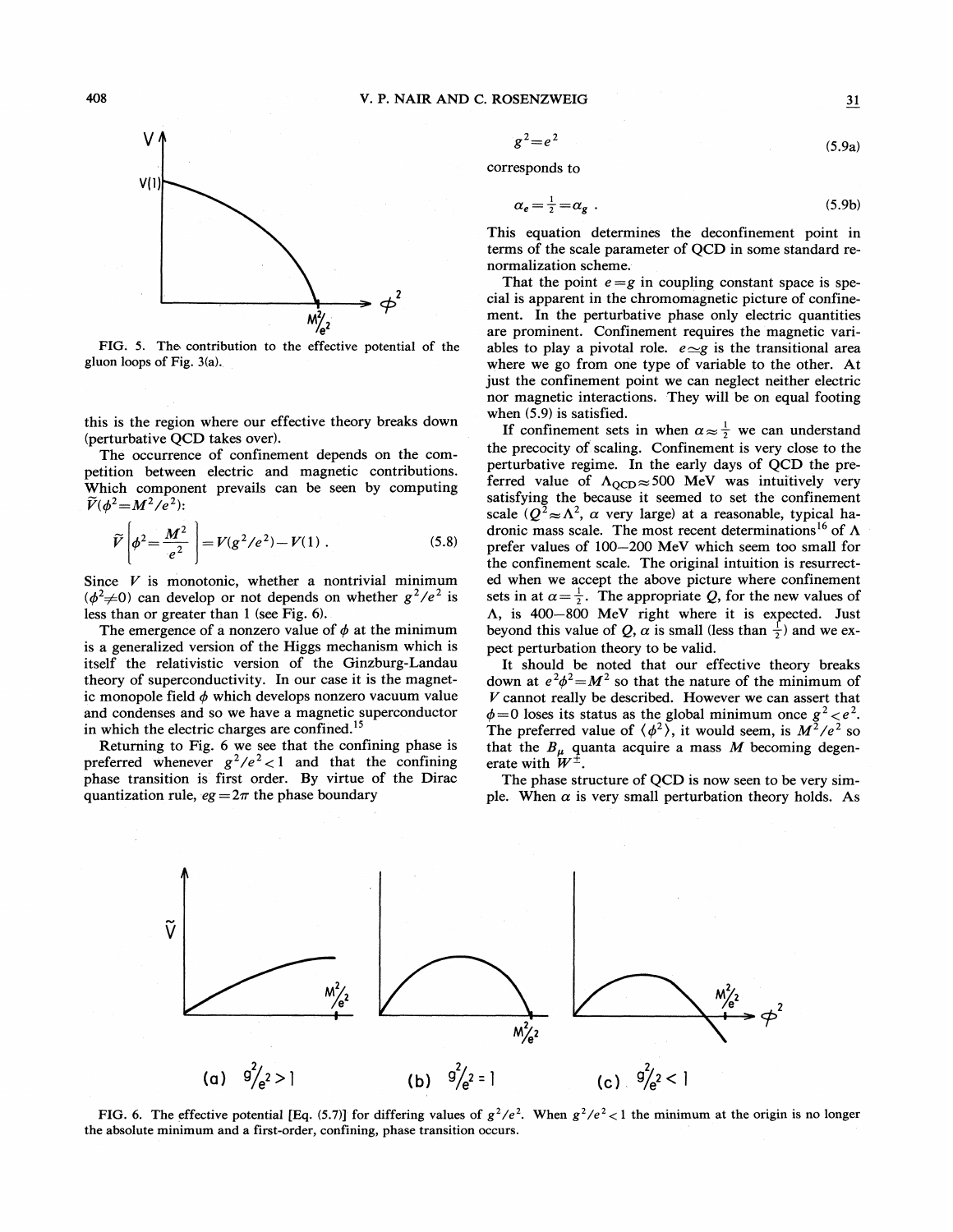$\alpha$  increases we have a phase with monopoles and massive gluons. (These become dominant in the sense of being quasiparticles, i.e., they are collective states which are approximate normal modes of the complicated fully interacting Hamiltonian.) When  $\alpha$  becomes  $\frac{1}{2}$ , the monopoles condense and we are in the confining phase. This is the Higgs mode in terms of the magnetic variables.

#### VI. CONCLUSIONS

QCD is an unbroken non-Abelian gauge theory whose most dramatic property is color confinement. In this paper we have attempted to demonstrate how confinement arises from just those deep properties (topological structure and monopoles, asymptotic freedom, and gauge symmetry) which are the essence, the heart, of non-Abelian gauge theories.

The topological structure of non-Abelian gauge theories provides for the existence of monopole-field configurations. The monopoles are important in determining the nonperturbative dynamics of the theory. In order to be able to study monopoles we have introduced a scalar field which serves as a regulator for the theory and makes the monopoles explicit. The scalar can be chosen to maintain the asymptotic freedom of the theory. The low-energy behavior of the theory is then dominated by almost pointlike monopoles of almost zero mass. These monopoles will couple to "electric" gluons and this "mixed mode" interaction is crucial for confinement. The monopole-gluon coupling is determined by duality arguments to be standard except for an extra, crucial, minus sign. This simple result is true only when all external particles are either all electric, or all magnetic.

An important sidelight which emerged from our discussion at this point was that a  $1/k<sup>4</sup>$  propagator for the gluon is dual equivalent to the statement that the gluon is propagating in a chromomagnetic superconductor.

We made our general discussion concrete by studying an SU(2) model. After regulating the theory we were left with a model of a scalar magnetic monopole, a "magnetic" photon  $(B_u)$ , and two massive charged gluons. An effective potential was generated by integrating out the magnetic photon and gluon loops. Because of the minus sign whose appearance was heralded by duality arguments the gluon loops tend to destabilize the potential and give rise to a minimum away from the origin. The transition from  $\langle 0 | \phi | 0 \rangle = 0$  to  $\langle 0 | \phi | 0 \rangle \neq 0$  is first order and

<sup>2</sup>The first use of superconductivity in connection with the confinement problem was by H. B. Nielsen and P. Olesen, Nucl. Phys. B61, 45 (1973) in the context of the string model. A less developed version was presented by L. Tassie, Phys. Lett. 46B, 397 (1973). This idea was quickly developed by Y. Nambu, Phys. Rev. D 10, 4262 (1974) and further studied by

S. Mandelstam, Phys. Lett. 53B, 476 (1974); G. Parisi, Phys.

leads, in analogy with the Higgs-Ginzburg-Landau theory of superconductivity, to the vacuum becoming a chromomagnetic superconductor. The transition occurs at  $e = g$ ,  $\alpha_e = \frac{1}{2}$  which is obviously special when both electric and magnetic charges are present. The value  $\alpha = \frac{1}{2}$  as the transition to confinement accords well with intuition and with the experimental fact of precocious scaling. This value emerged nontrivially from the dynamics.

The appearance of a minimum of  $V_{\text{eff}}$  away from the origin depended intimately on

(1) the existence. of monopoles as a result of the topology of the gauge field,

(2) negative couplings involving the "non-Abelian" particles  $W$  which were derived on the basis of electric magnetic duality and gauge invariance, and

(3) the asymptotic freedom of the electric coupling constant which allowed the destabilizing contribution to become more important as e grew at low energies and eventually to overcome the magnetic contribution to  $V_{\text{eff}}$  at  $e = g$ .

The major theoretical problems which remain in this scenario are the introduction of the monopoles in a more natural way than by introducing a new Higgs scalar and the related question of the dynamics at  $\phi^2 = M^2 / e^2$ .

The physical implications of a chromomagnetic superconducting vacuum will be the subject of a sequel paper.<sup>17</sup> We have<sup>18</sup> already demonstrated that an attractive picture of chiral-symmetry breaking emerges and we will further explore this phenomena. We will also examine the connection of bag and string models of hadrons on one hand and type-I and type-II superconductors on the other. The insight gained from this analyses will be applied to the question of the phases of hadronic matter.

The superconducting model provides an attractive picture of quark confinement. We have seen how this model naturally comes forth from QCD. Further study of the model should prove fruitful.

#### ACKNOWLEDGMENTS

V.P.N. was supported by the U.S. Department of Energy under contract number DE-AC02-76ER02220. C.R. was supported in part under contract number DE-AC02- 76ER03533.

<sup>&</sup>lt;sup>1</sup>A congenial reference for particle physicists is A. L. Fetter and J. D. Walecka, Quantum Theory of Many Particle Systems (McGraw-Hill, New York, 1971). A review of superconductivity and its applications to particle physics is D. A. Kirzhnits, Usp. Fiz. Nauk 124, 169 (1978) [Sov. Phys. Usp. 21, 470 (1978)].

Rev. D 11, 970 (1975); Z. F. Ezawa and H. C. Tze, Nucl. Phys. B100, 1 (1975); Phys. Rev. D 14, 1006 (1976); R. Brout, F. Englert, and W. Fischler, Phys. Rev. Lett. 36, 649 (1976); F. Englert and P. Windey, Nucl. Phys. B135, 529 (1978); F. Gliozzi, in Hadronic Matter at Extreme Energy Density, edited by N. Cabibbo and L. Sertorio (Plenum, New York, 1980); the philosophy of our approach is similar to that of Z. F. Ezawa and A. Iwazaki, Phys. Rev. D 23, 3036 (1981); 24, 2264 (1981); 25, 2681 (1982); 26, 631 (1982), although we differ considerably in detail.

<sup>&</sup>lt;sup>3</sup>The fact that the QCD vacuum behaves as a magnetic superconductor which in turn would account for confinement seems to have been noticed first by G. 't Hooft, CERN Re-